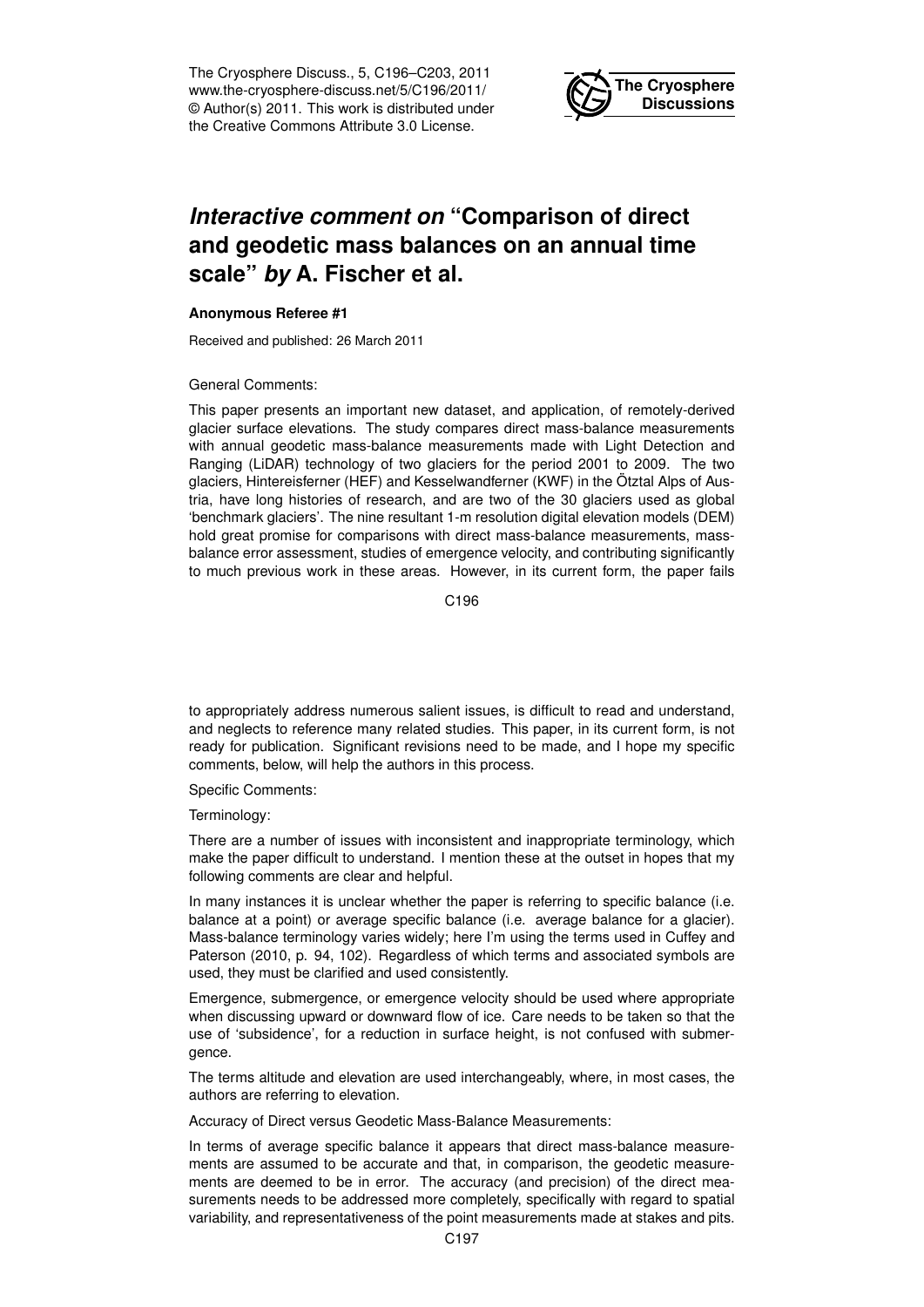The geodetic method avoids these problems by sampling every square meter (in this case) of the glacier surface. Each methodology has inherent errors, and one method cannot necessarily be used to verify the other (e.g. Andreassen, 1999).

I am not convinced that the results for average specific balance point to errors in the geodetic method, but perhaps errors in the direct measurements. Much more work needs to be done to justify the accuracy of the direct measurements of average specific balance before concluding that high-resolution geodetic measurements should not be used for investigations of the controls of glacier mass balance.

With the objective of obtaining specific balance the paper concludes correctly that knowledge of emergence velocities is necessary in order to apply a geodetic methodology. However, this is not a new finding, and the paper would benefit from referencing past studies that have come to the same conclusion, or address this issue specifically (e.g. Hagen et al., 2005; and Gudmundsson and Bauder, 1999).

The paper finds the geodetic measurements of average specific balance to be more negative than those from direct measurements. Again, this is not a new finding, and the paper would benefit from references to previous work (e.g. Krimmel, 1999; Hagg et al., 2004).

Mass Continuity and Emergence Velocities:

The point should be made that, given mass continuity, the integration of the geodetic measurements of specific balance for a given time period should equate to the average specific balance – assuming no change in density and no sub-glacial erosion.

The maps of differences between the direct and geodetic mass-balance measurements in Figures 7 and 8 show annual emergence velocities for the entire glacier surface of HEF. How were direct measurements of specific balance inpterpolated across the surface of HEF? Summation of all values in these difference-DEMs should equal zero, given mass continuity and assuming interpolation from direct specific balance mea-

C<sub>198</sub>

surements is reasonably accurate.

There is the potential issue of stakes self drilling, resulting in spurious measurement of emergence velocity on KWF. Steps may be taken to minimize or eliminate this, and it may be negligible, however this should be discussed as a potential error.

Numerous studies have specifically addressed, or include detailed measurements of, emergence velocities in relation to geodetic mass-balance measurements, and should be referred to in this study (e.g. Meier and Tangborn, 1965; Holmlund, 1988; Gudmundsson and Bauder, 1999; and Cox and March, 2004).

# Address Densification:

Densification needs to be addressed. I recommend introducing the potentially important role of densification in section 3.4 "Ice flow velocity data". Refer to Meier and Tangborn (1965), who compare geodetic and direct mass-balance measurements, and nicely address emergence velocity and densification. Densification may (most likely) be found, or assumed, to be negligible, but it should be addressed (Bamber and Rivera, 2007). Also see Cuffey and Paterson (2010; p. 335-337).

## Density:

In some places in the text it is unclear whether values are in water equivalent units or are presented as a surface height change (i.e. ice equivalent units). This needs to be clear throughout, perhaps including mention at the outset that both are included within the paper and defining how they are demarcated.

Justification for using 650 or 750 kg m-3 as the density of firn is lacking. It is mentioned that field measurements were used in justifying a density change (p. 580, line 20), but no field data is provided. References to previous work applying similar densities for firn are missing (e.g. Hagg et al., 2004, who use 650 kg m-3). Similar previous work invokes Sorge's Law (e.g. Cox and March, 2004), is this deemed inappropriate for this study? How would the results differ if Sorge's Law was used?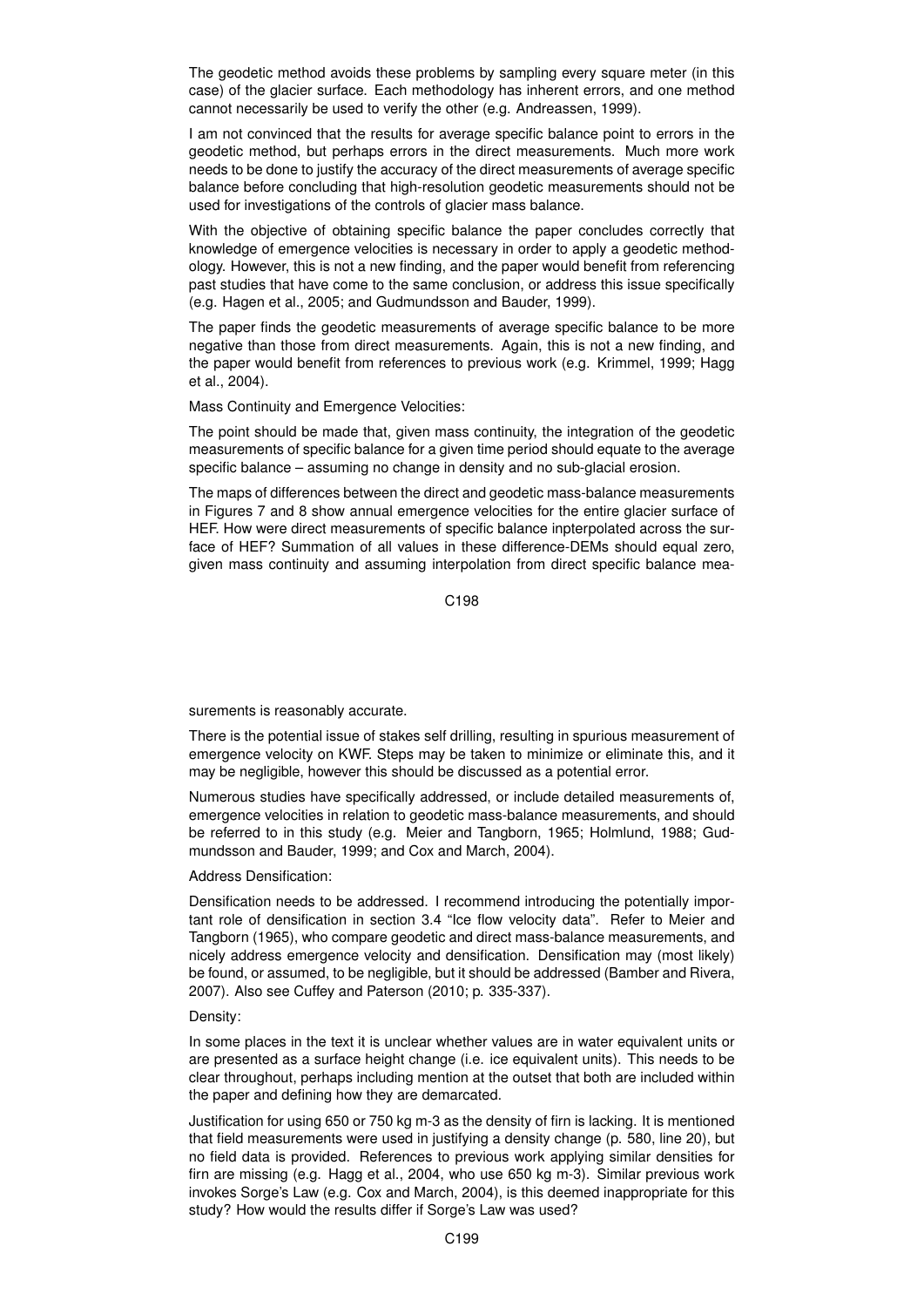Regarding Planimetric Surface Area:

In general it is not made clear why this surface correction is made for direct measurements. Details on how the LIDAR measurements avoid the problem, justifying the need for a correction of the direct measurements, need to be included, perhaps in conjunction with errors in the LIDAR measurements on similar (steep) slopes.

The hurried presentation of the applied correction (p. 581, lines 9-13), at the end of the results section, is insufficient. It is unclear that this paragraph is related to the earlier discussion about planimetric surface areas.

Writing and organization:

The paper would benefit from significant revisions to the organization and content of a number of sections.

The introduction does not serve the purpose of introducing the paper, which is focused on the comparison of direct and geodetic mass balances. Much more of the introduction should be focused on past work that has looked at this same topic and where gaps in our collective knowledge exist. (See comments below regarding references)

The paper would benefit from the creation of a discussion section. Currently, much of the content within the results and conclusions sections belongs in a separate discussion section.

The abstract, and sections one and two, have an exceedingly large number of technical errors and are difficult to read and understand. Beginning with section three the writing is of higher quality. The quality and organization of the writing needs to be vastly improved. Technical writing errors inhibit understanding of the paper and judgment of scientific merit.

References:

This paper is lacking in appropriate references, specifically with regard to a wealth

C200

of past work that has delved into comparisons of direct and geodetic mass-balance measurements. I have mentioned a number of these above, but other papers that compare the two methodologies include Tangborn et al. (1975), Hagen et al. (1999), Ostrem and Haakensen (1999), Rasmussen and Krimmel (1999), Cogley (2009), and Zemp (2009).

Other:

Figure 5 is a nice visual representation of the temporal variability of surface height change. I'm curious to know why in some years (2002, 2003, 2004, and 2009) the curves are smooth and in the others there are erratic variations. Is there a plausible, physically-based reason why this might be expected in some years and not others, or might this be an artifact within the DEMs or the DEM differencing?

Are direct measurements of specific balance always made at the same number of locations on HEF? How might the spatial variability and number of locations change from year to year, and how might this impact the accuracy of the direct mass-balance measurements?

The fact that the geodetic measurements are actually less negative than direct measurements in half of the study years seems a bit glossed over. Cumulatively, and on average (although marginally) the geodetic measurements are more negative, but the paper would benefit from further discussion of the methodology and errors on an annual balance that might lead to such differences.

I do not follow the logic on page 582, lines 10-13, which lead to your conclusion that "direct mass balance data in the firn area of HEF is likely to be reliable." Stake L9 is not included in Table 8, nor is it labeled in Figure 1, so it is difficult to verify its location, but I'm assuming it's in the ablation area of KWF. How does an emergence velocity from the ablation area of KWF validate the direct mass-balance data in the firn area of HEF? This is important to clarify as it is used as a lead-in to the following discussion of the primary conclusions.